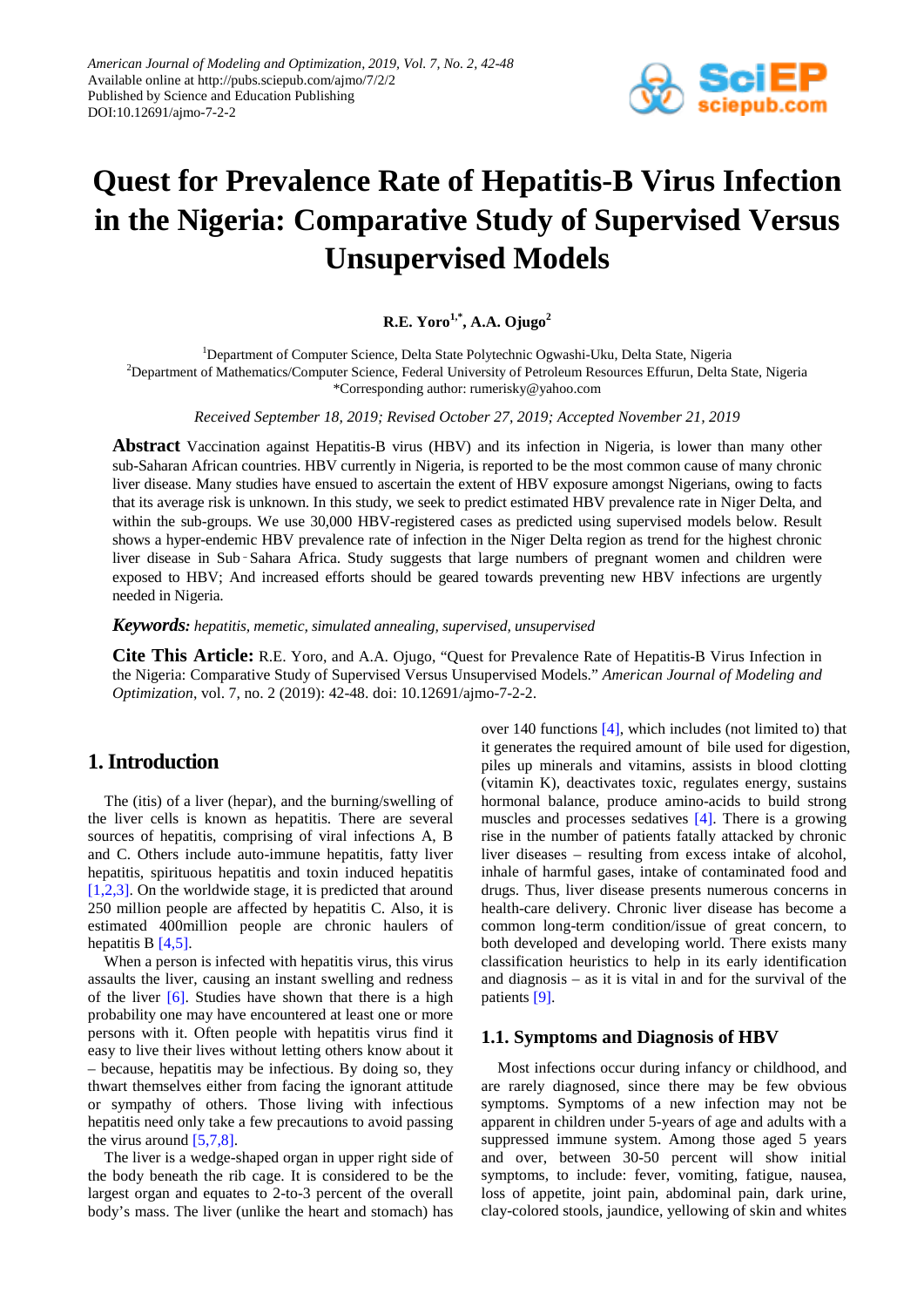of the eyes amongst other symptoms [\[10\].](#page-6-5) Acute symptoms appear from 60 to 120 days after exposure to the virus, and they can last from several weeks to 6 months. A person with chronic HBV infection may have ongoing episodes of abdominal pain, persistent fatigue, and aching joints [\[11,12\].](#page-6-6)

Blood test helps diagnose acute and chronic HBV infection. Screening is available for people with high-risk of exposure or complications from undiagnosed HBV infection. Thus, such screening is recommended for: (a) Infants of mothers with HBV, (b) sex with infected sex partners, (c) unprotected sex with multiple partners, (d) injection drug users, (e) people living with someone who has chronic HBV infection, (f) health-care and public safety workers at risk from occupational exposure from blood-contaminated body fluid, (g) hemodialysis patient, (h) person receiving chemotherapy for cancer, (i) persons from regions with high incidence of HBV, (j) pregnant women. Also, if a woman has HBV during pregnancy, the newborn must be vaccinated and receive hepatitis B immune globulin (HBIG) within 12 to 24 hours after birth [\[11,13,14\].](#page-6-6)

#### **1.2. HBV Infection in Nigeria**

[\[15\]](#page-6-7) Hepatitis-B is a DNA virus of the family *Hepadnaviridae,* and a causative agent of the hepatitis-B infection. HBV is the most common infectious diseases in the world and a major health problem. [\[16\]](#page-6-8) WHO estimates a world-population of over 2-billion people with serologic evidence of HBV infection (past and present); And, over 350-million are chronically infected and at risk for HBV-related liver disease. It is over 50-times more infectious than HIV, and 10-times more infectious than Hepatitis-C, as many carriers do not realize they are infected with the virus. It is a common causative of liver diseases, chronic infection and death associated with liver failure, liver cancer and cirrhosis [\[17,18\].](#page-6-9)

The virus has caused severe endemic in parts of Africa and Asia. The prevalence of HBV varies between 2% in developed countries to about 8% in developing countries, where infection is endemic with sex, age and socio-economic status – all of which unveils as important risk factors for infection [\[19\].](#page-6-10) The degree of endemicity often correlates with predominant mode of transmission. The hepatitis disease has enormous impact on health and national economy of many countries, and its severity is highly variable and unpredictable [\[15,20\].](#page-6-7) The minimum infectious dose is so low that such practices like sharing of tooth brush or a razor blade can transmit infection [\[18,21\].](#page-6-11)

HBV is a blood borne and sexually transmitted pathogen that is spread via contaminated blood or other body fluids (saliva, sweat, semen, vaginal secretion, breast milk, urine and feaces). Transmission can occur when using the same syringe as an infected person, from blood transfusions, body piercing/tattoos, mother-to-child birth, occupational exposure, medical procedures, and sexual intercourse. HBV shares similar transmission routes with HIV, and there are four known transmission modes [\[4,22\]](#page-6-1) namely: (a) mother-to-child birth (prenatal), (b) contact with infected person, (c) sexual contact, and (d) exposure to blood or other infected fluids. Because HBV can remain stable and infectious on environmental surfaces for at least 7-days, transmission may occur indirectly via contaminated

surfaces and other objects like tooth brush, baby bottles, razors, eating utensil, hospitals equipment, contact with mucous membranes, and/or open skin breaks.

HBV disease affects people of all age-groups; But, it has been found from studies to predominantly infect young adults, and acquired sexually or by injecting drug use [\[12\].](#page-6-12) Infected persons with HBV are able to clear the virus from their blood stream within 6-months of post infection and develop immunity. Those not cleared after 6-months are certified to have chronic HBV infection. The risk of death from cirrhosis or HBV-related cancer is approximately 25% and this percentage of the entire populace in developing countries have been proven to become chronically infected – as a lot of them, acquired HBV infection from childhood [\[22\].](#page-6-13) Nigeria is classified among countries with a highly endemic rate of HBV-infection. And, over 75% of Nigerians are reportedly been exposed to HBV at one time, or another in their lifetime. Though, HBV vaccine are highly effective and successful in preventing the infection as well as other acute or chronic liver disease, HBV infection is still a major problem in Nigeria [\[20\].](#page-6-14)

## **2. Materials and Methods**

#### **2.1. Data Gathering**

Sample data with over 30,000 cases from various hospitals and medical experts across selected hospitals in Nigeria.

Study uses HBV spread as its innovation, to seek convergence time and final number of persons exposed to HBV infection – with these goals: (a) do participants observe the WHO's safe plans, acknowledge HBV's infection high rate of fatality rate with imminent death – if, they do not stay ahead of the endemicity, and (b) the right machinery and measures are needed to steer such new vehicle to help eradicate the HBV propagation in Nigeria as a whole.

#### **2.2. Fact Sheets on HBV in Nigeria**

Experiment seeks to explore rate of HBV infection in the Niger Delta Region, and to find the expected number of final adopters (those infected) alongside the graph parameters with the nodes' internal decision rules and position in the graph as they locally interact over time as exposed in the graph-based diffusion model. As such, the study is more interested in the local emergent feats emanating from large-scale effects of such interacting nodes of the entire supply network [\[21\].](#page-6-15)

# **3. Experimental Framework: Supervised Versus Unsupervised Models**

Various search methods are used to find such tasks solution such as depth search, breadth search, greedy search, iterative deepening, steepest descent, etc. Some search maximizes an objective function, must be feasible (achievable) and optimal (close to best in space). CSTs with dynamic feats make such search tedious and inexplicable to resolve – so that other means are devised to resolve such task. These have yielded in optimization models that search for optimal solution(s), chosen from a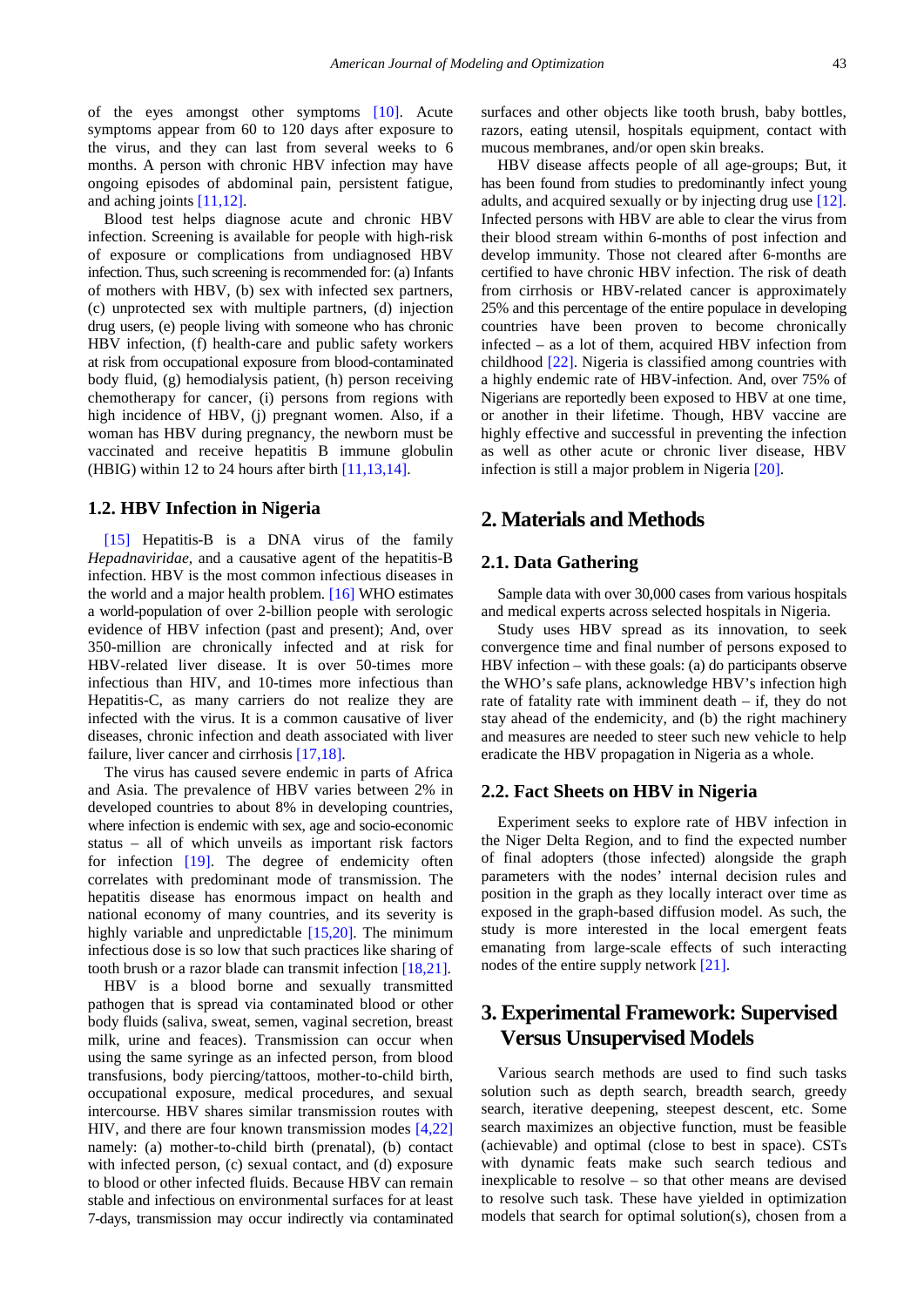set of space that relates data-input with uncontrollable parameters and feats in system, modeled to satisfy all constraints and yield output via a mathematical structure and statistical pattern analysis to yield a new discipline termed Machine learning or soft-computing [\[23,24\].](#page-6-16)

Machine learning is a branch of artificial intelligence deals with design of models that evolves its behaviour based on empirical (sensors and databases) data, dedicated to resolve tasks via optimization. It exploits numeric data and explores human knowledge via statistical pattern analysis, mathematical models and symbolic reasoning – harnessing captured data features of interest alongside its underlying probabilities to illustrate relations in observed values and learns to recognize complex patterns in dataset to make intelligent decisions [\[25,26,27\].](#page-6-17)

**Table 1. Dataset Fact-Sheets for Health**

| <b>Model Feats</b> | <b>Description and Encoded Values</b>                                                         |  |
|--------------------|-----------------------------------------------------------------------------------------------|--|
| Incubation         | Between 3-to-6 months                                                                         |  |
|                    | 0 for infected and                                                                            |  |
| HBV_PCR            | 1 for non-infected patients                                                                   |  |
| Gender             | 0 for Male                                                                                    |  |
|                    | Value 1 for Female                                                                            |  |
| Age                | In Years                                                                                      |  |
| Residence          | 0 for Rural.                                                                                  |  |
| Settlement         | 1 for Semi-Urban and                                                                          |  |
|                    | 2 for Urban settlement                                                                        |  |
|                    | Occupational category for Hepatitis                                                           |  |
|                    | 1 for Doctor (Faculty member),                                                                |  |
|                    | 2 for Doctor (Student concession),                                                            |  |
|                    | 3 for Surgeon (Faculty member),                                                               |  |
|                    | 4 for Surgeon (Student concession),                                                           |  |
|                    | 5 for Dentist,                                                                                |  |
|                    | 6 for Medical student,                                                                        |  |
| Job                | 7 for Nursing supervisor,<br>8 for Nurses,                                                    |  |
|                    | 9 for Nursing student,                                                                        |  |
|                    | 10 for Laboratory Technician                                                                  |  |
|                    | 11 for Worker,                                                                                |  |
|                    | 12 for Paramedic,                                                                             |  |
|                    | 13 for Laundry worker,                                                                        |  |
|                    | 14 for other medical personnel                                                                |  |
|                    | Schistosomiasis infection is encoded as                                                       |  |
| Schisto            | 0 for NO                                                                                      |  |
|                    | 1 for YES                                                                                     |  |
|                    | History of handling syringes on the job 3-to-6-months                                         |  |
|                    | preceding their enrolment:                                                                    |  |
| Syringe            | 0 for Nil.                                                                                    |  |
| Handling           | 1 for once in time interval,                                                                  |  |
|                    | 2 for dealing twice,                                                                          |  |
| Needlestick        | 3 for dealing from 3 to 5 times, and                                                          |  |
|                    | 4 for dealing more than 5 times<br>History of needle injuries in the year prior to enrolment: |  |
|                    | 0 for Nil.                                                                                    |  |
|                    | 1 for once,                                                                                   |  |
|                    | 2 for twice,                                                                                  |  |
|                    | 3 for 3-to-5 times, and                                                                       |  |
|                    | 4 for more than 5 times                                                                       |  |
| ALT                | Serum alanine aminotransferase, this enzyme test is                                           |  |
|                    | measured to see if the liver is damaged or                                                    |  |
|                    | diseased (Normal ranges Female: 32, Male: 42)                                                 |  |
| <b>AST</b>         | An aspartate aminotransferase, this enzyme test is                                            |  |
|                    | measured to Check for liver damage and Check on the                                           |  |
|                    | success of treatment for liver disease. (Normal ranges                                        |  |
|                    | Female: 32, Male: 42)                                                                         |  |
| Hepatitis<br>ELISA | ELISA is a blood test for HCV antibody produced by                                            |  |
|                    | when it is infected with the hepatitis virus.                                                 |  |
|                    | Value 0 for Negative                                                                          |  |
|                    | Value 1 for Positive                                                                          |  |
| HBsAg_ELI<br>SA    | HBV Surface Antigen, test identifies active infection by                                      |  |
|                    | the HBV:<br>Value 0: Negative                                                                 |  |
|                    | Value 1: Positive                                                                             |  |
|                    |                                                                                               |  |

**Table 2. Dataset Fact-Sheets for Health**

| <b>Network Feats</b>                      |                            |
|-------------------------------------------|----------------------------|
| Population in Niger Delta                 | <b>Estimated 42million</b> |
| <b>Country Classification</b>             | Lower-middle-income        |
| Gross National Income Per Capita (2016)   | \$2177.99                  |
| Total Health Expenditure of GDP (2017)    | 3.7%                       |
| Per capita Government Health Expense 2017 | \$3.5                      |
| Life expectancy at birth (2017)           | 52                         |
| Human Development Index (2015)            | 0.527                      |
| Median Age In Years (2017)                | 18                         |
| Total Fertility Rate per Woman (2017)     | 5.5                        |
| <b>HBV</b> Detection Period               | $30 - 180$ days            |
| HBV Infection incubation period           | 4-6months                  |

It aims at a model that when imprecision, partial truth, uncertainty and noise is applied to its input, guarantees high quality output that is void of overfitting. It has led to evolutionary models/algorithms, capable of quantitative data processing to ensure qualitative knowledge. Inspired by behavioral patterns in biological population and evolution laws, it explores 3-dynamic feats: (a) adaptation yield agents void of local minima and high-diverse random factors introduced to slow convergence, balance exploitation versus exploration so that learning feats of change will bias its solution accordingly, (b) robustness estimates the model's effectiveness, and (c) flexible decision with outset uncertainty feats helps to impact a model's future state in forecasts while focusing on its goal and ease of blackbox integration [\[3,28,29,30\].](#page-6-18)

## **3.1. Hybrid Gravitation Search Neural Network (GSANN)**

GSA is based on Newton's laws of gravity and motion with its main idea, being to consider isolated system of masses, where every mass represents a solution to a certain problem. Law states that particle attracts each other with gravitational force acting between particles are directly proportional to product of their masses and inversely proportional to the distance between them [\[27,31,32\].](#page-6-19) Thus, agent's performance depends on its mass as they attract each other via gravitational pull towards those of heavier mass. Agents are randomly initialized with gravitational force defined as [\[33\]:](#page-6-20)

$$
G(t) = \frac{M_i(t)^* M_j(t)}{Rij(t) + \varepsilon} \{ Xj(t) - Xi(t) \}
$$
 (1)

 $R_{ii}$  is Euclidean distance between masses for i and j,  $G(t)$ is gravitation force at t with small constant  $\varepsilon$  – which decreases at t, to control pool and search's accuracy. Total force is:

$$
F_i^d = \sum_{j \in kbest, j \neq 1} rand(i) * Fig \tag{2}
$$

Acceleration at t, in *d* dimension is directly proportional to force on agent i, and inversely proportional to agent's mass:

$$
A_i^d(t) = \frac{F_i^d(t)}{Mij(t)}.
$$
 (3)

Next agent velocity is a function of its current velocity plus current acceleration – to update next position given by X as: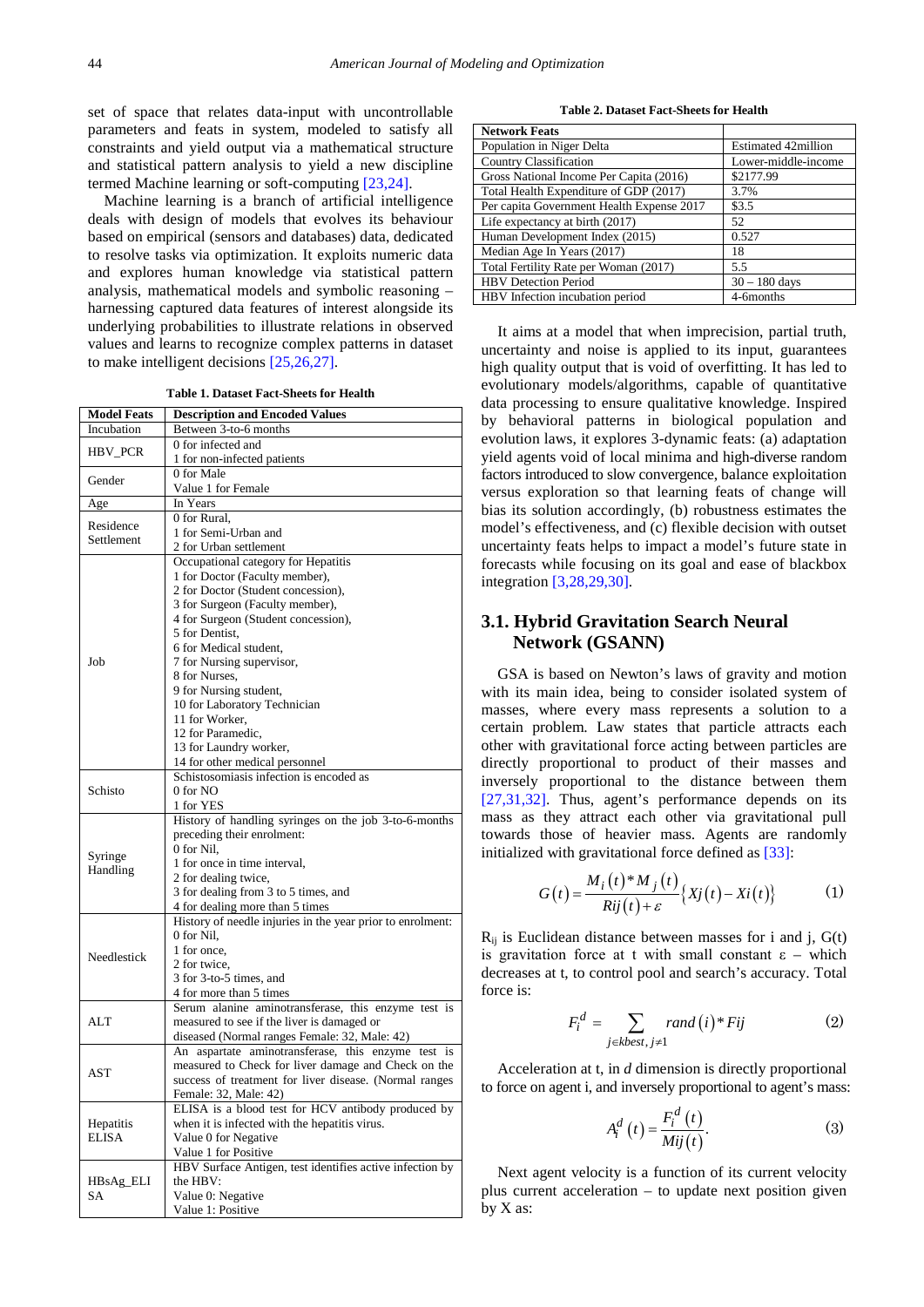$$
V_i^d(t+1) = rand(i) * V_i^d(t) + A_i^d(t) \qquad (4)
$$

$$
X_i^d(t+1) = X_i^d * V_i^d(t+1).
$$
 (5)

Mass is updated as fitness value of agent *i* at time t:

$$
Mi(t) = \frac{Fit(i) - worst(t)}{best(t) - worst(t)}.
$$
 (6)

Strongest agents from their fitness route for maximization task is given as:

$$
worst(t) = \text{Maximize}_{j \in \{1, 2 \dots N\}} Fit(t) \tag{7}
$$

$$
best(t) = \text{Minimize}_{j \in \{1, 2 \dots N\}} Fit(t). \tag{8}
$$

At start, agents are located as solution trained in ANN, and passed over to GSA. With each cycle, velocity/position is updated via Eq. 4 and 5; while G/M is found via Eq. 1 and 6. The model stops if an optima is found or stops using its stop criterion (computational expensive). GSA uses exploration ability to navigate and guarantee its choice value for random agents, and exploitation ability to allow agents of heavier masses move slower in order to attract those of lesser mass as well as locate optima, around a good solution in the shortest time possible [\[27,32,33\].](#page-6-19) 

ANN first yields candidates of low fitness in training, and if better solutions are not found, best individuals are chosen after a number of runs, until optima is found. ANN uses its exploratory search of multiple individuals; while GSA uses it flexibility in finding a better optimal point, even when a local maximas are present. Factors to be defined: (1) ANN: number of runs, dataset for calibration, pool representation of dataset, size and cross validation function; and (2) with GSA: parameters G, M and positions – updates to choose fittest candidates and recomputed to track individuals of value 0.8. Though, ANN finds individuals of low fitness with G, M and position of agents (rules) updated to enter GSA early enough till state of energy 0 is reached – implying a solution is found [\[26,27,32,33\].](#page-6-21)

## **3.2. Genetic Algorithm Trained Neural Network (GANN)**

GA as inspired by Darwinian evolution consists of a dataset chosen for natural selection with potential solutions. Individuals with genes close to its optimal solution, is fit as determined by fitness function. Based on laws of selection, GA generates better rules via 4-operators [\[34,35\]:](#page-6-22) initialization, selection, crossover and mutation. Cultural GA is one of the many variants of GA with 4-beliefs thus: (a) Normative – specific range of values to which an individual is bound, (b) Domain has information about task, (c) Temporal has information about the search space available, and (d) spatial has topographical data about the task with time as a specific feat. In addition, CGA has an influence function that ensures that individuals (altered or not) conforms to a pool that does not violate its belief space and reduces number of possible individuals generated till an optimum is found. GA's strength is in parallel traversing with solutions from randomly generated initial pool continuously evaluated via its fitness function [\[26,27,31,32,36\].](#page-6-21)

For GANN, ANN initializes model via its fitness function to select new pool for crossover/mutation as [\[26,27,31,32\]:](#page-6-21)

- a. Crossover We adopt tournament selection (to help maintain diversity) in the random selection of chromosomes so that as new offspring are generated with every iteration, a lesser number is chosen and continues till one is chosen as parents. The goal is not to create a best rule (global optimum), but set of rules good enough to detect intrusion (many local maxima). Model chooses two-random cross-over points in chromosome between the parents, to yield two new children.
- b. Mutation: Each gene chromosome may (or not) change depending on probability of mutation rate. Mutation improves population diversity needed.

The generated rules are used to evaluate the remaining dataset, and the aim of testing is to gather information of how well the rules created, can detect attacks. Two methods are used for testing namely: (a) use existing rules in a rule-based HBV detection decision support system, and (b) build tailored rule for HBV detection. The proposed design requires tailored rules created from traffic and fed back for detection.

## **3.3. Simulated Annealing Trained Neural Network (SANN)**

Inspired by annealing, the model seeks to strengthen glass and crystals – so that it is heated until it liquefies. Then slowly cool so that as molecules settles into low energy states, it tracks and alters an individual's state, constantly evaluating its energy via its energy function. Its optimal point is found via a series of Markov chain under different thermodynamic state [\[26,27,31,32\].](#page-6-21) Its neighbouring state is found by randomly changing an individual's current state via a neighbourhood function. If state of lower energy is found, individuals move to it. If neighbourhood has higher energy, individuals move to that state only if an acceptance probability condition is met. If not met, individual remains at current state. Acceptance probability is difference in energies between current and neighbouring states. Temperature is initialized as high, so that individuals incline towards higher energy state – allowing individuals to explore a greater portion of space, preventing its being trapped in local optimum. As the model progresses – its temperature reduces with cooling and individuals converge towards lowest energy states till an optimum point. ANN first yields candidates of low fitness in training, and if better solutions are not found, best individuals are chosen after a number of runs, until optima is found. ANN uses its exploratory search of multiple individuals; while SA uses it flexibility in finding a global optima [\[32\].](#page-6-23)

Factors to be defined: (1) ANN: number of runs, dataset for calibration, population representation of dataset, size and cross validation function; And (2) SA (with ANN complete), what neighborhood size and energy function is employed to choose fit candidates till solution is found. Temperature schedule is applied that randomly re-initialize network for series of Markov chain. Neighbourhood function is applied to randomly change individual energies. The fitness function is recomputed to track individuals of low energy state but with threshold value of 0.8 to enter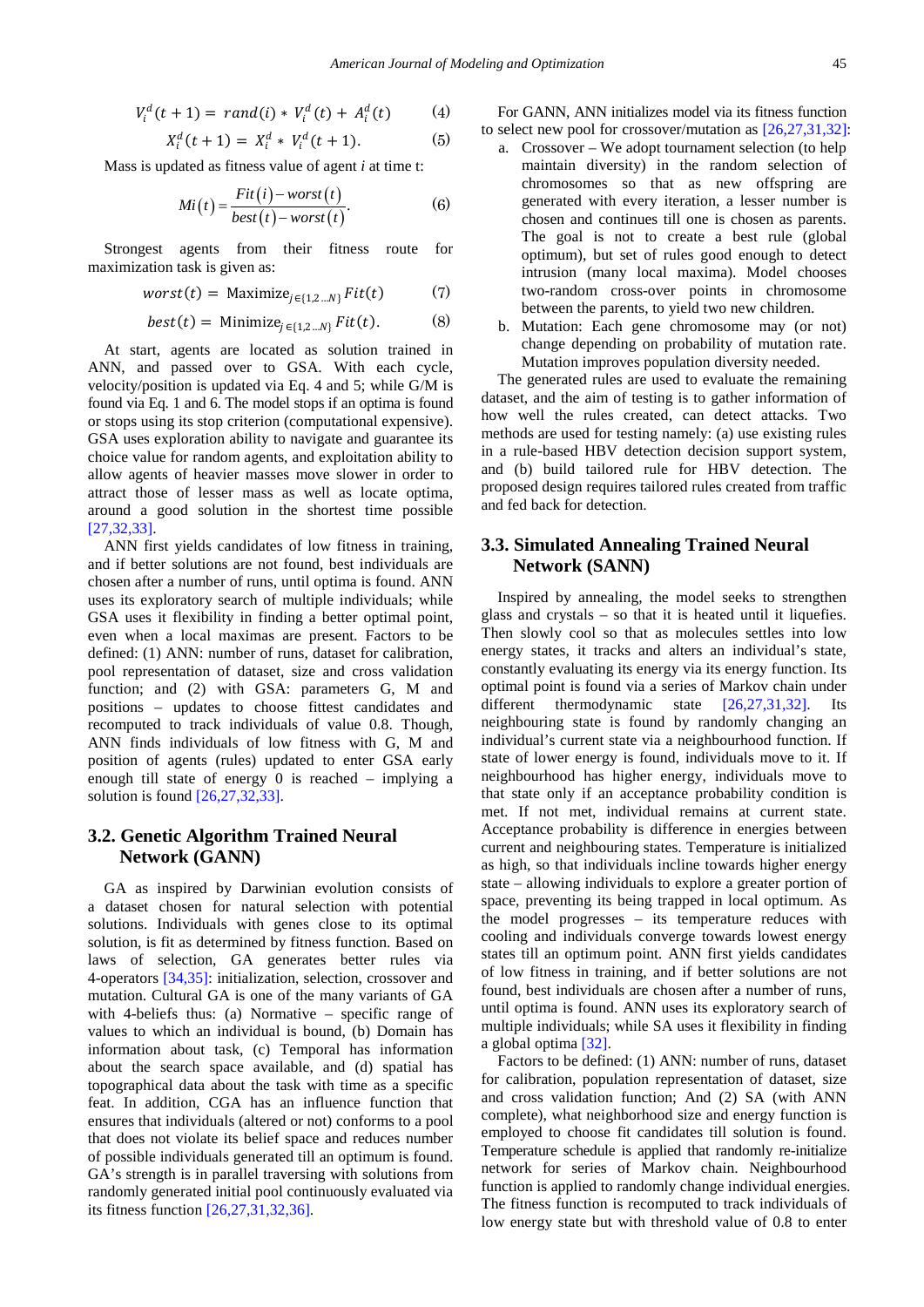SA early enough to apply temperature schedule needed. Thus, a moderated Markov chain is used that accepts the states with energies of lower or equal to current state's energy. It runs till state of energy 0 is reached (solution is found). SA and ANN, shares the same fitness function [\[31,32\].](#page-6-24)

# **4. Result Findings and Discussion**

## **4.1. Model Result Findings and Validation**

Figure 1 – Figure 6 describes the accuracy with which each hybrid model classifies the HBV as well as its corresponding errors of *false*-positive (error rates in classifying rules that exhibits HBV symptoms as emergent – when in truth they are not really HBV) and *true*-negatives (error rates in not accurately classifying a rules as HBV signature emergent).



**Figure 1.** HBV Detection Using GSANN



**Figure 2.** HBV Detection Using SANN



**Figure 3.** HBV Detection Using GANN

## **4.2. Classification Accuracy**



**Figure 4.** Prediction Accuracy of Algorithms in percentage

## **4.3. Processing Speed**



**Figure 5.** Processing time in Seconds

### **4.4. Convergence Time**



Figure 6. Convergence time of matches

Using a Python implementation of various matching algorithms, we compared algorithms based these feats as seen in Figure 4, Figure 5 and Figure 6 respectively.

### **4.5. Discussion of Findings**

Top rules have same fitness range [0.8, 0.8065] and are estimated 80% good to be used in detection – to imply the achievement of generating a bunch of good rules, rather than a single optimum rule – is better in intrusion detection. 10-out-of-22 rules have destination port as -1, so that the rules looks out for connections from any destination port. This increases the chances of detecting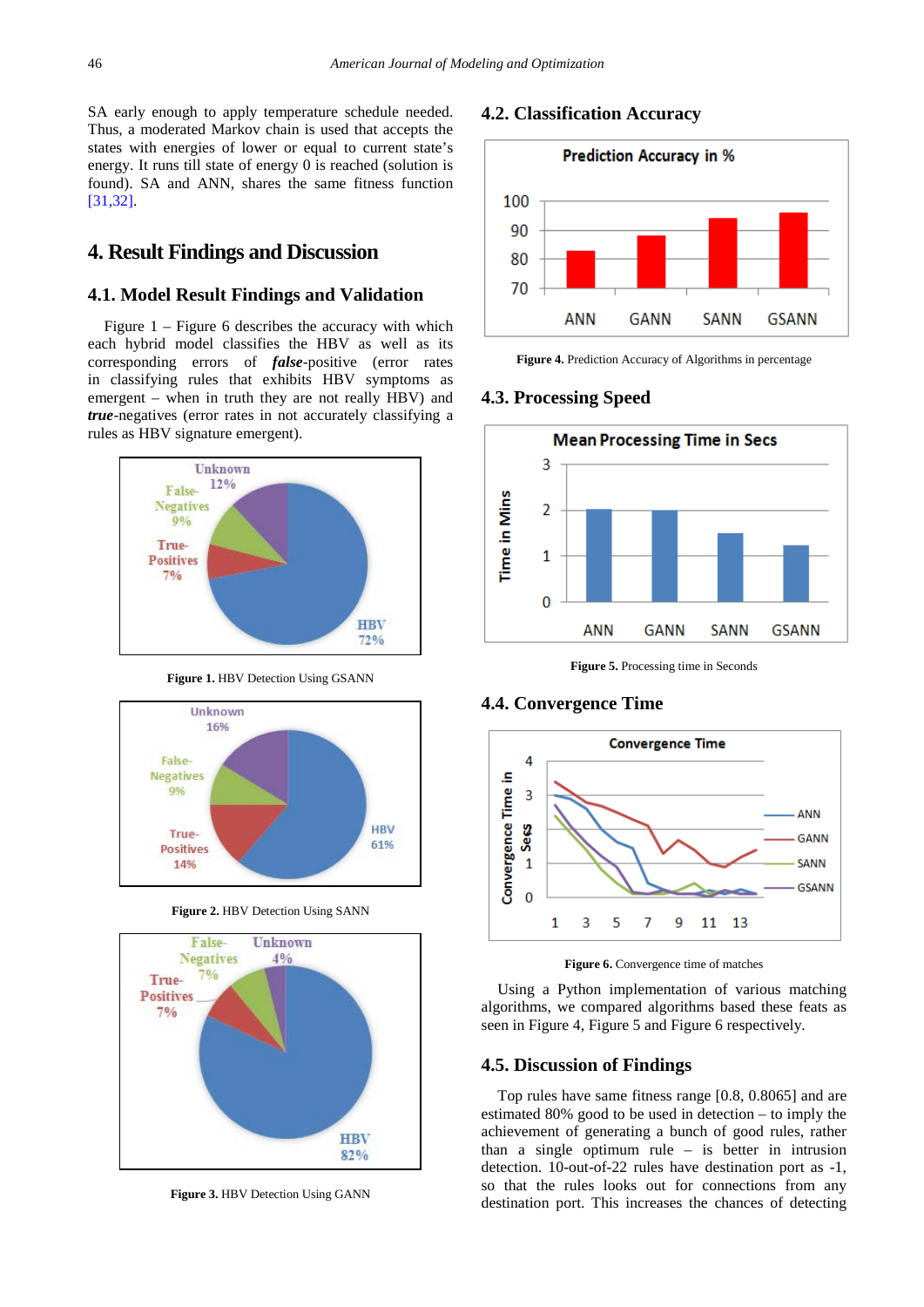intrusion, improves the generality of rules, and provides for new attack types and its corresponding rules to be added to knowledgebase. The rule generator used a population of 400,  $w1 = 0.2$ ,  $w2 = 0.8$ , 5000 epochevolutions and 0.05 probability of a gene to be mutated respectively.

After training and testing models, the results are thus

- a. GSANN was run 15 times (to eradicate biasness) and took 102econds to find optima after 322 iterations (at best). It was able to generate each time, multiple local maxima (good rules) and its time varied between 89 seconds and 54minutes. Convergence time depends on fitness function of weights with G, M and position updates of rules and individuals in the pool.
- b. SANN was run 15 times, took 62seconds to reach optima after 380 iterations. It generated at intermittently multiple local maxima (good rules) and its time varied between 62 seconds and 40minutes. Convergence time depends on initial population, the temperature schedule applied and series of random walks applied to pool. It is to be noted that SA is most useful in the generation of best rule (and not set of better rules, goal of this study).
- c. GANN was run 15 times (to eradicate biasness) and took 89seconds to find optima after 280 iterations (at best). It was able to generate each time, multiple local maxima (good rules) and its time varied between 102seconds and 70minutes. Convergence time depends on how close initial population is to solution and on mutation applied to individuals in the pool.

### **4.6. Rationale for Choice of Algorithms**

Most mathematical, machine learning models are inspired by evolution, biological and behavioral population. They search a space via hill-climbing method which is flexible, easily adapts to changing states and suited for real-time app to guarantee high global convergence in multimodal task. Initialized with random pool, it allocates increasing trials to regions of high fitness to find optima. Once a peak is found, model restarts with another randomly chosen, starting point. Its simplicity, well suited for dynamic feats/phenomena of many local maxima – makes them appropriate. Each random trial is done in isolation and as search progresses, it allocates its trials evenly over space and still evaluates as many points in regions found to be of low fitness as in regions found to be of high fitness. Its demerit is its inadequacy for linear model with small regions surrounded by low fitness – making such functions/models, difficult to optimize.

#### **4.7. Implementation Tradeoffs**

Result trade-offs includes [\[26,27,31,32\]:](#page-6-21)

a. Result Presentation: Researchers often display flawed and unfounded results, to validate new/modified model rather than re-test limitations, insufficiency, biasness and inabilities of existing ones. This is because negative results are less valuable and most of such models aim to curb the non-linearity and

dynamism in the phenomena they are predicting alongside discovering feats and underlying properties of the historic datasets used, to train, cross validate and test such models.

- b. Efficiency **–** modeler sand researchers can often use figure to show how well their prediction is quite in agreement with observed values (even with their limited dataset used for training the model that is often times squeezed). Some plot for observed and predicted values are often not easily distinguishable – as such modelers do not even provide numerical data to support their claim for their system (though their model is in good agreement with observed values). Some measure of goodness does not provide the relevant data.
- c. Insufficient Testing: Validation compares observed on predicted values. Many studies suffer from inadequate dataset. If model aims to predict dynamic state, such ability should not be demonstrated with misleading results of limited dataset; and inconclusive and unclear contributions. Model must be adequately tested with methods laid bare so that process can be repeated to validate the usefulness and authenticity of such models.
- d. Model validation is not an undertaking to be carried out by a researcher or research group; but rather, a scientific dialogue. Improper model applications and ambiguous results often impede such dialogue. This study aims to greatly minimize confusion in study of model as well as their corresponding implementation in IDS.

# **5. Conclusion**

Hybrids are quite difficult to implement as modelers seeks to resolve the structural differences and corresponding data must be appropriately encoded so that model can exploit numeric data and efficiently explore the domain space to yield an optimal solution. Modelers must adopt an effective parameter selection and adjustment of weights/biases so as to avoid *overfitting*, *over-training* and *over-parameterization* of the model. Encoded through the model's structured learning, this will help address issues of statistical dependencies between the various heuristics used, highlight implications of such a multi-agent populated model as well as resolve conflicts in data feats of interest. Thus, as agents create/enforce their own behavioural rules on the dataset, hybridization should be able to curb this (as CGA does for this model in its belief space and operators as applied) to display the underlying probabilities of interest. Models serve as educational tools to compile knowledge about a task, as new language to convey ideas as experts gain better insight to investigate input parameter(s) crucial to a task, and its sensitivity analysis helps to reflect on theories of system functioning. Simple model may not yield enough data; while complex model may not be fully understood. Detailed model helps us develop reasonably applicable models even when not operationally applicable in larger scale. Its implementation should seek its feedback as more critical rather than seeking an accurate agreement with historic data. Since, a balance in the model's complexity will help its being